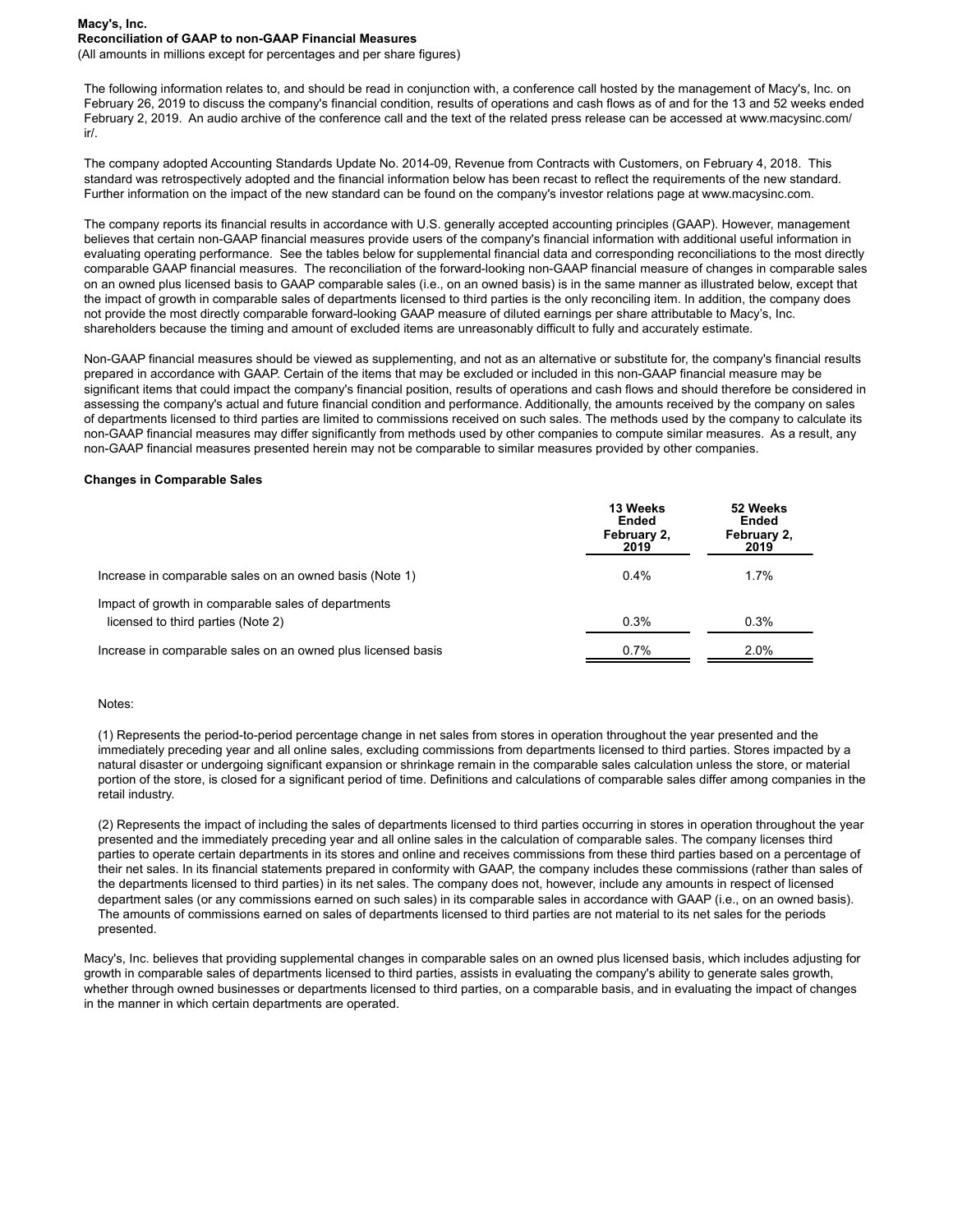(All amounts in millions except for percentages and per share figures)

## **Earnings before interest, taxes, depreciation and amortization, excluding certain items and gains on sale of real estate**

|                                                                                                 |          | 13 Weeks<br>Ended<br>February 2,<br>2019 |                                                 | 14 Weeks<br><b>Ended</b><br>February 3,<br>2018 | <b>Increase</b><br><u>(decrease)</u> |  |
|-------------------------------------------------------------------------------------------------|----------|------------------------------------------|-------------------------------------------------|-------------------------------------------------|--------------------------------------|--|
| Most Comparable GAAP measure:<br>Net income attributable to Macy's, Inc. shareholders           |          | 740                                      | \$                                              | 1,347                                           |                                      |  |
| Non-GAAP measure:<br>Net income attributable to Macy's, Inc. shareholders                       | \$       | 740                                      | \$                                              | 1,347                                           |                                      |  |
| Interest expense, net                                                                           |          | 49                                       |                                                 | 73                                              |                                      |  |
| Losses (gains) on early retirement of debt                                                      |          | 28                                       |                                                 | (11)                                            |                                      |  |
| Federal, state and local income tax expense (benefit)                                           |          | 226                                      |                                                 | (176)                                           |                                      |  |
| Depreciation and amortization                                                                   |          | 244                                      |                                                 | 250                                             |                                      |  |
| Earnings before interest, taxes, depreciation and amortization                                  |          | 1,287                                    |                                                 | 1,483                                           |                                      |  |
| Settlement charges                                                                              | \$       | 15                                       | \$                                              | 32                                              |                                      |  |
| Restructuring, impairment, store closing and other costs                                        |          | 97                                       |                                                 | 152                                             |                                      |  |
| As adjusted to exclude certain items above                                                      |          | 1,399                                    |                                                 | 1,667                                           |                                      |  |
| Gains on sale of real estate                                                                    |          | (278)                                    |                                                 | (368)                                           |                                      |  |
| As adjusted to exclude gains on sale of real estate and<br>other certain items identified above |          | 1.121                                    |                                                 | 1.299                                           | (178)<br>S.                          |  |
| 52 Weeks<br><b>Ended</b><br>February 2,                                                         |          | 2019                                     | 53 Weeks<br><b>Ended</b><br>February 3,<br>2018 |                                                 | <b>Increase</b><br>(decreaseː        |  |
| Most Comparable GAAP measure:<br>Net income attributable to Macy's, Inc. shareholders           |          | 1.108                                    | S.                                              | <u>1.566 </u>                                   |                                      |  |
| Non-GAAP measure:<br>Net income attributable to Macy's, Inc. shareholders                       | \$       | 1,108                                    | \$                                              | 1,566                                           |                                      |  |
| Interest expense, net                                                                           |          | 236                                      |                                                 | 310                                             |                                      |  |
| Losses (gains) on early retirement of debt                                                      |          | 33                                       |                                                 | (10)                                            |                                      |  |
| Federal, state and local income tax expense (benefit)                                           |          | 322                                      |                                                 | (39)                                            |                                      |  |
| Depreciation and amortization                                                                   |          | 962                                      |                                                 | 991                                             |                                      |  |
| Earnings before interest, taxes, depreciation and amortization                                  | <u>ა</u> | 2,661                                    |                                                 | 2,818                                           |                                      |  |
| Settlement charges                                                                              |          | 88                                       |                                                 | 105                                             |                                      |  |
| Restructuring, impairment, store closing and other costs (Note 1)                               |          | 128                                      |                                                 | 186                                             |                                      |  |
| As adjusted to exclude certain items above                                                      |          | 2,877                                    | S                                               | 3,109                                           |                                      |  |
| Gains on sale of real estate                                                                    |          | (389)                                    |                                                 | (544)                                           |                                      |  |
| As adjusted to exclude gains on sale of real estate and<br>other certain items identified above | <u>ক</u> | 2.488                                    | <u>\$</u>                                       | <u>2.565</u>                                    | (77)<br><u>\$</u>                    |  |

Note:

(1) For the 52 weeks ended February 2, 2019, the above pre-tax adjustment excludes impairment, restructuring and other costs attributable to the noncontrolling interest shareholder of \$8 million.

Management believes that earnings before interest, taxes, depreciation and amortization (EBITDA) provides meaningful information about the company's operational efficiency by excluding the impact of changes in tax law and structure, debt levels and capital investment. Excluding the impact of certain items from EBITDA, as disclosed above, is particularly useful where the amounts of such items may vary substantially in frequency and magnitude period-to-period.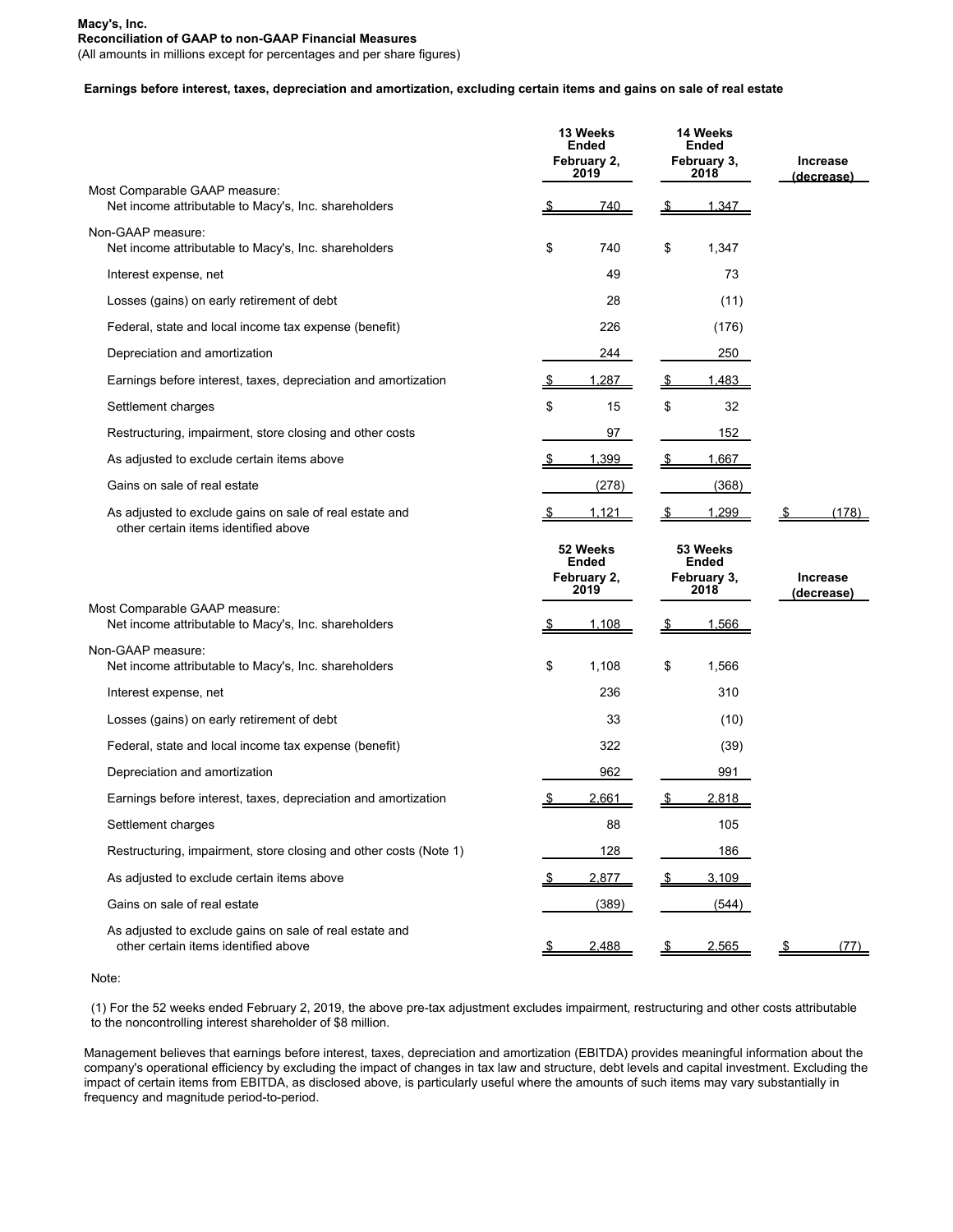(All amounts in millions except for percentages and per share figures)

## **Net income attributable to Macy's, Inc. shareholders, excluding certain items and gains on sale of real estate**

|                                                                                                 |                     | 13 Weeks<br>Ended<br>February 2,<br>2019 |                     | 14 Weeks<br>Ended<br>February 3,<br>2018 | <b>Increase</b><br>(decrease) |  |
|-------------------------------------------------------------------------------------------------|---------------------|------------------------------------------|---------------------|------------------------------------------|-------------------------------|--|
| Most comparable GAAP measure:<br>Net income attributable to Macy's, Inc. shareholders           |                     | 740                                      |                     | 1,347                                    |                               |  |
| Non-GAAP measure:<br>Net income attributable to Macy's, Inc. shareholders                       | \$                  | 740                                      | \$                  | 1,347                                    |                               |  |
| Restructuring, impairment, store closing and other costs                                        |                     | 97                                       |                     | 152                                      |                               |  |
| Settlement charges                                                                              |                     | 15                                       |                     | 32                                       |                               |  |
| Losses (gains) on early retirement of debt                                                      |                     | 28                                       |                     | (11)                                     |                               |  |
| Income tax impact of certain items identified above                                             |                     | (30)                                     |                     | (60)                                     |                               |  |
| Deferred tax effects of federal tax reform                                                      |                     |                                          |                     | (584)                                    |                               |  |
| As adjusted to exclude certain items above                                                      |                     | 850                                      |                     | 876                                      |                               |  |
| Gains on sale of real estate                                                                    |                     | (278)                                    |                     | (368)                                    |                               |  |
| Income tax impact of gains on sale of real estate                                               |                     | 74                                       |                     | 138                                      |                               |  |
| As adjusted to exclude gains on sale of real estate and<br>other certain items identified above |                     | 646                                      |                     | 646                                      | \$                            |  |
|                                                                                                 |                     | 52 Weeks<br>Ended                        |                     | 53 Weeks<br><b>Ended</b>                 |                               |  |
|                                                                                                 | February 2,<br>2019 |                                          | February 3,<br>2018 |                                          | <b>Increase</b>               |  |
| Most comparable GAAP measure:<br>Net income attributable to Macy's, Inc. shareholders           |                     | 1,108                                    | \$                  | 1,566                                    | (decrease)                    |  |
| Non-GAAP measure:                                                                               |                     |                                          |                     |                                          |                               |  |
| Net income attributable to Macy's, Inc. shareholders                                            | \$                  | 1,108                                    | \$                  | 1,566                                    |                               |  |
| Restructuring, impairment, store closing and other costs (Note 1)                               |                     | 128                                      |                     | 186                                      |                               |  |
| Settlement charges                                                                              |                     | 88                                       |                     | 105                                      |                               |  |
| Losses (gains) on early retirement of debt                                                      |                     | 33                                       |                     | (10)                                     |                               |  |
| Income tax impact of certain items identified above                                             |                     | (56)                                     |                     | (101)                                    |                               |  |
| Deferred tax effects of federal tax reform                                                      |                     |                                          |                     | (584)                                    |                               |  |
| As adjusted to exclude certain items above                                                      |                     | 1,301                                    |                     | <u>1.162 </u>                            |                               |  |
| Gains on sale of real estate                                                                    |                     | (389)                                    |                     | (544)                                    |                               |  |
| Income tax impact of gains on sale of real estate                                               |                     | 102                                      |                     | 206                                      |                               |  |
| As adjusted to exclude gains on sale of real estate and<br>other certain items identified above | <u>\$</u>           | 1.014                                    | \$                  | 824                                      | 190<br>\$                     |  |

#### Note:

(1) For the 52 weeks ended February 2, 2019, the above pre-tax adjustment excludes impairment, restructuring and other costs attributable to the noncontrolling interest shareholder of \$8 million.

Management believes that net income attributable to Macy's, Inc. shareholders excluding the impact of certain items, as disclosed above, is a useful measure to assist the investor in evaluating the company's ability to generate earnings and that providing such a measure will allow investors to more readily compare the earnings referred to in the press release to the earnings reported by the company in past and future periods. Management believes that excluding the impact of the items is particularly useful where the amounts of such items may vary substantially in frequency and magnitude period-to-period.